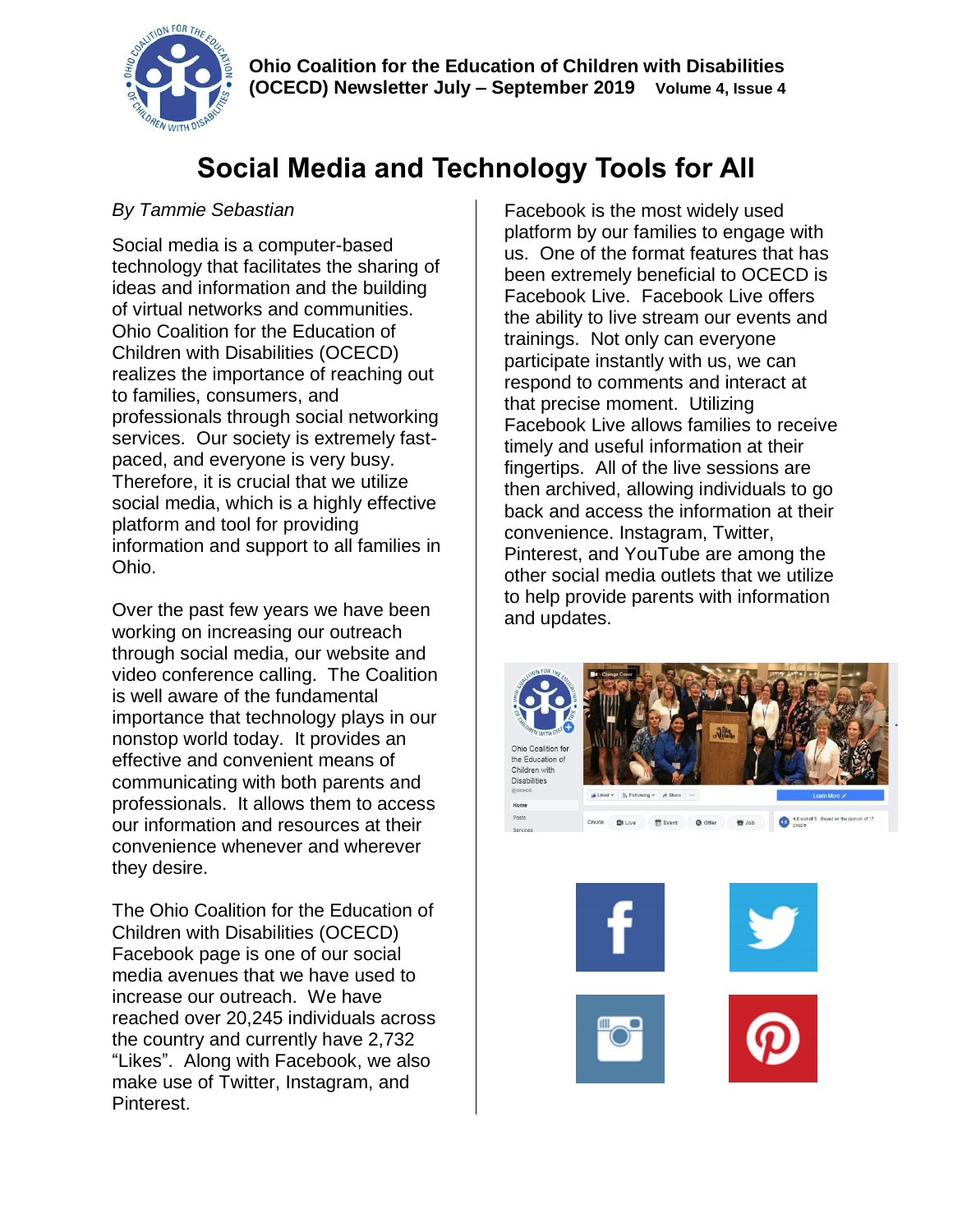

# **Accessibility Standards**

### **Section 508 Amendment to the Rehabilitation Act of 1973**

In 1998, the U.S. Congress amended the Rehabilitation Act to require Federal agencies to make their electronic and information technology accessible to people with disabilities. Section 508 was enacted to eliminate barriers in information technology, to make available new opportunities for people with disabilities, and to encourage the development of technologies that will help achieve these goals. The law applies to all Federal agencies when they develop, procure, maintain, or use electronic and information technology. Under Section 508, agencies must give employees with disabilities and members of the public access to information that is comparable to the access available to others.

OCECD has a language access plan that addresses the requirements under section 508, such as language access, cultural competence, and disability access. We continue to strive to ensure equitable access through our website, social media, and webinars. Some of the means we have employed to make our Facebook posts more accessible are:

- Adding captions or alt text to photos.
- Keeping words simplistic and avoiding the use of acronyms.
- Being more descriptive in a Facebook Live presentation to accommodate an individual who is blind or visually impaired.
- Adding captions as soon as the Facebook Live is archived.
- Limiting the use of emoji's

Additionally, Facebook provides its users with accessibility settings that they are able to customize for their individual needs.

#### **Top 3 tips for parents to gather and share information on social media.**

1) While having access to many different social media sites can be empowering, you can also become overwhelmed with too much information or conflicting information. One way of sorting through credible social media platforms is by looking at a trusted organization's page "Likes" on other pages or utilizing the related pages information.

#### OCECD's Facebook page example



#### **Related Pages**

Ohio Association of C... **OACB** Larvssa Beatty likes this  $\mathbf{r}$  Like **DEVILOPLANTAL Public Service** Ohio Department of...  $Dhio$ Laryssa Beatty likes this <sub>I</sub>⊯ Like Government Organization **Ohio Provider Resourc...** ∎∎ Like Laurie Pattison Kowalski li... Nonprofit Organization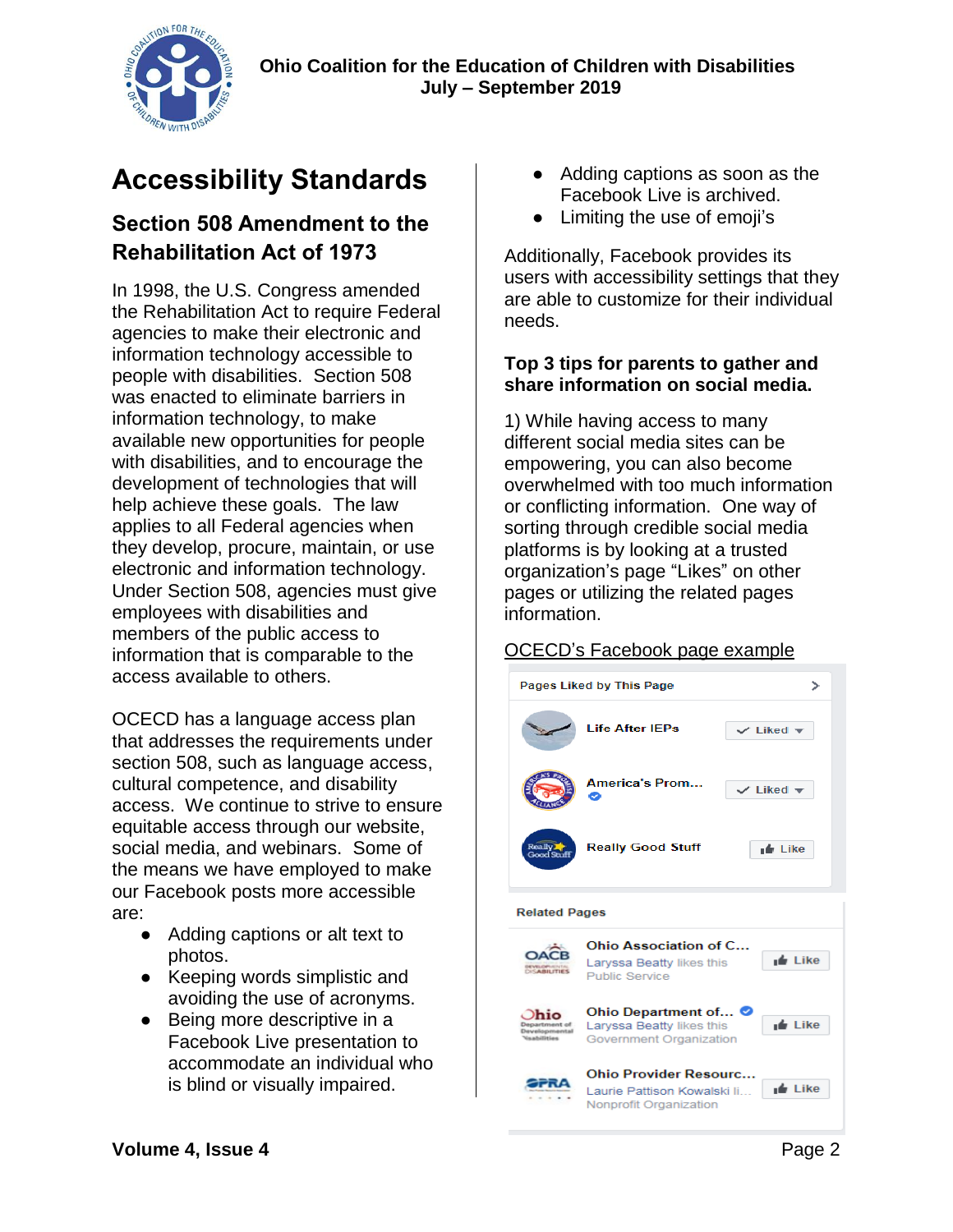

2) There are also many online groups for networking with others on social media. Some organizations also have groups you can join based on your child's needs. This is a great way to connect with others with similar experiences and share information.

3) Many school districts have their own Facebook pages. This is a great way to stay on top of important events and resources within your school community. If your school district has a Parent Mentor, they may also have their own Facebook page or group where they share information. Also, many school districts have parent support groups that utilize social media, as well to get resources and information to other parents.

#### <https://www.facebook.com/FPPOSE/>



"Engage, Enlighten, Encourage and especially…just be yourself! Social media is a community effort."

~ Susan Cooper

### **Webinars**

**Supporting Parent Mentors of Ohio to empower families through virtual professional development.**

The Ohio Coalition for the Education of Children with Disabilities recognizes the vital role that Parent Mentors have in helping families understand their rights and responsibilities under IDEA (Individuals with Disabilities Education Act), along with providing information and resources to families. We acknowledge that Parent Mentors are also parents who benefit from having timely information at their fingertips.

Through the work of OCECD's Statewide Preschool Parent Mentors a total of 335 parent mentors, district representatives, and staff were trained through virtual trainings for the 2018- 2019 school year. Some of the topics that were presented were Parent's Rights, Scholarships, and Advocacy. There was also an ongoing "Basic Tips Tuesday's" virtual training to support new Parent Mentors.